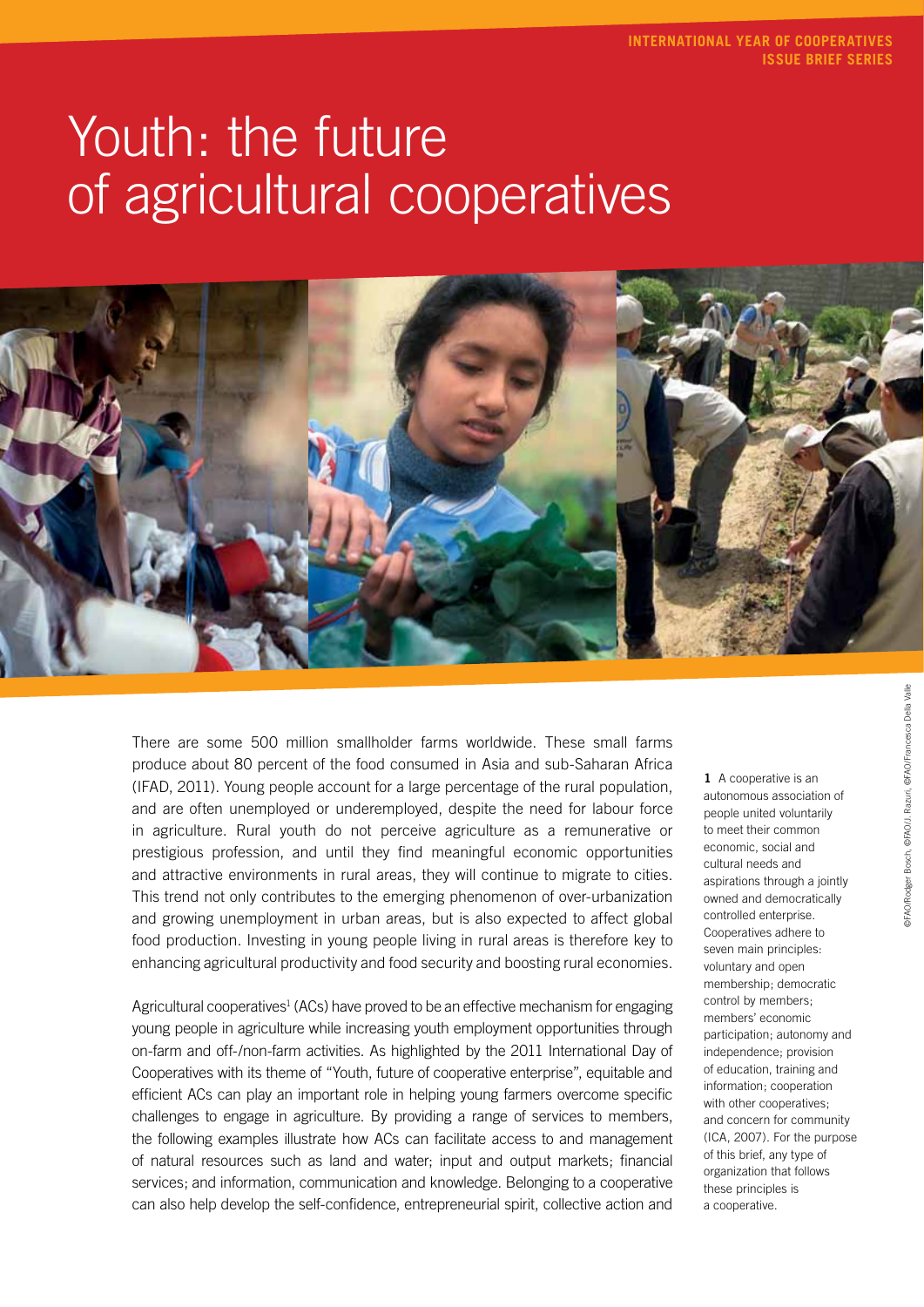social capital of its members. Cooperatives can enhance young farmers' participation in policy dialogue so that youth-sensitive policies are more likely to be developed. Youth are an important asset for ACs, not only because they ensure the generational renewal of the membership and will be the ACs' future leaders, but also because they have a greater capacity for innovation and entrepreneurship, are more inclined to work with new technologies, and generally have higher levels of education than older farmers.

### Youth's participation in cooperatives: challenges and successes

Youth face specific constraints in *joining a cooperative*. Some cooperative by-laws stipulate membership conditions, such as landownership and the payment of membership fees, to which youth often cannot adhere. Youth, particularly young women, typically do not own (enough) land and cannot pay membership fees. To address this issue, some Latin American organizations have introduced the concept of household membership, ensuring that family members other than the head of household who owns the land can be involved in the organization (MIJARC/IFAD/FAO,2012). Cooperatives can also play an important role in facilitating land access for youth. For example, cooperatives in Burkina Faso have negotiated with village chiefs to convince them to give land to young women in their communities. When youth form their own cooperatives, they often struggle with cumbersome and complex procedures to register these cooperatives.

Youth-only and mixed organizations (those with both young and older members) face different constraints in *representing* youth. Youth-only organizations are generally informal and lack human and financial resources. On the other hand, although youth often form a large percentage of the membership of mixed organizations, they are frequently not well represented in and excluded from decision-making processes. Young people's limited participation within organizations also undermines their ability to participate



### **Agricultural cooperatives: empowering youth**

**case studies**

# Junior Farmer Field and Life School graduates

Junior Farmer Field and Life Schools (JFFLS),<sup>2</sup> launched by FAO in 2004, follow a gendersensitive approach that combines support to vocational training with employment promotion and access to markets through the facilitation of youth's inclusion in farmers' organizations, federations and unions. Impact assessments have shown that the approach has supported

the development of entrepreneurial and agricultural skills among youth and built their self-esteem, helping them to become confident young adults. In the Hebron district of the West Bank, JFFLS graduates joined the youth wing of the Al-Shiva Hive Cooperative Society. They received training in beekeeping, beehiving and honey processing twice a week in the afternoons after school hours. They are now full members of the cooperative society and are obtaining their share of the profits (FAO, 2010).

**2** www.fao-ilo.org/fao-ilo-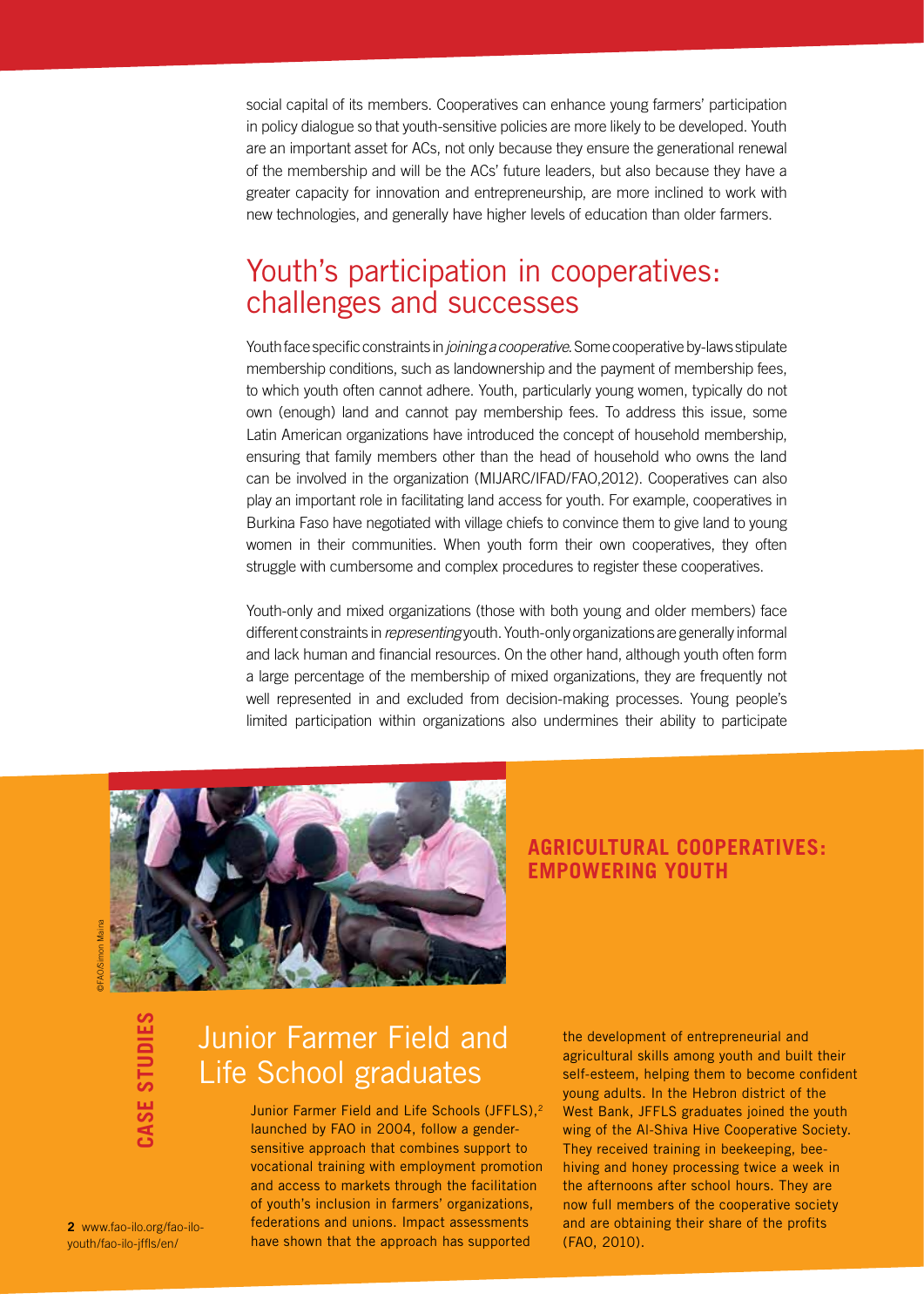#### in policy processes outside the organization. Culture and traditions characterized by hierarchical relationships in which young people are expected to obey older community members also complicate youth's participation in cooperatives. Again, young women face additional challenges in having their voices heard. However, there is growing recognition of the importance of ensuring adequate representation of young people in cooperatives and their active participation in decision-making. As a result, many cooperatives have been expanding their membership bases to include young people, establishing youth structures within the organization, and promoting youth leadership.

## Agricultural cooperatives empowering youth, how?

A series of recommendations for increasing agricultural cooperatives' empowerment of youth were drawn up by rural youth and young producers' representatives at joint regional workshops held by FAO, the International Fund for Agricultural Development (IFAD) and the International Movement of Catholic Agricultural and Rural Youth (MIJARC) in Senegal, Sri Lanka and Peru in 2011. These recommendations were refined during the fourth global meeting of the Farmers' Forum hosted by IFAD in 2012, and are addressed to cooperatives, governments and donors.

- 1. Cooperatives should become *youth-sensitive*, particularly in their representation and governance. *Youth sections* should be created within mixed cooperatives, and gender inequalities should be addressed to ensure the active participation of young women. The creation of *youth-only cooperatives* should also be facilitated.
- 2. Cooperatives should provide *mentoring, guidance and advisory* services to their young members, so that they can become leaders and farmer entrepreneurs, and can overcome constraints (e.g., through access to training, land and credit).

### Market access in Togo

REJEPPAT, the young farmers' section of *Coordination Togolaise des Organizations Paysannes et de Producteurs Agricoles* decided to invest in "aggressive market research" for its members' agricultural produce. Members visited markets in various West African countries, negotiating a contract at the large Katako market in Niamey to sell their bananas and pineapples, and signing another contract to sell their green beans in Burkina Faso. REJEPPAT

# Young coffee growers in Peru

The National Association of Coffee Producers (JNC) of Peru represents 52 coffee producer organizations. Older members of JNC encouraged youth to participate in the organizations' decision-making processes, but the organizational structure did not allow for this. In 2005, it was acknowledged that it was time for a generational renewal of leadership within JNC. As a consequence, the National Coordinating Committee of Young Coffee Growers contacted the Togolese Chamber of Agriculture, which put the young farmers in touch with the International Trade Centre (ITC). ITC accompanied REJEPPAT members on a market prospecting visit to Morocco to identify other suitable markets for selling their pineapples. REJEPPAT is also negotiating a contract to sell soy produce to the PKL agrifood business in Côte d'Ivoire (MIJARC/IFAD/FAO, 2012).

©FAO/Giulio Napolitano

(CONAJOC) was created as a section of JNC's national board. CONAJOC activities include training and workshops targeting young coffee producers, technical support, and launching of a Youth Innovation Fund. To facilitate membership, CONAJOC encourages parents to anticipate the inheritance of part of their coffee plantations so that their children can join the committee (MIJARC/IFAD/FAO, 2012).



#### **International Year of Cooperatives issue brief series**